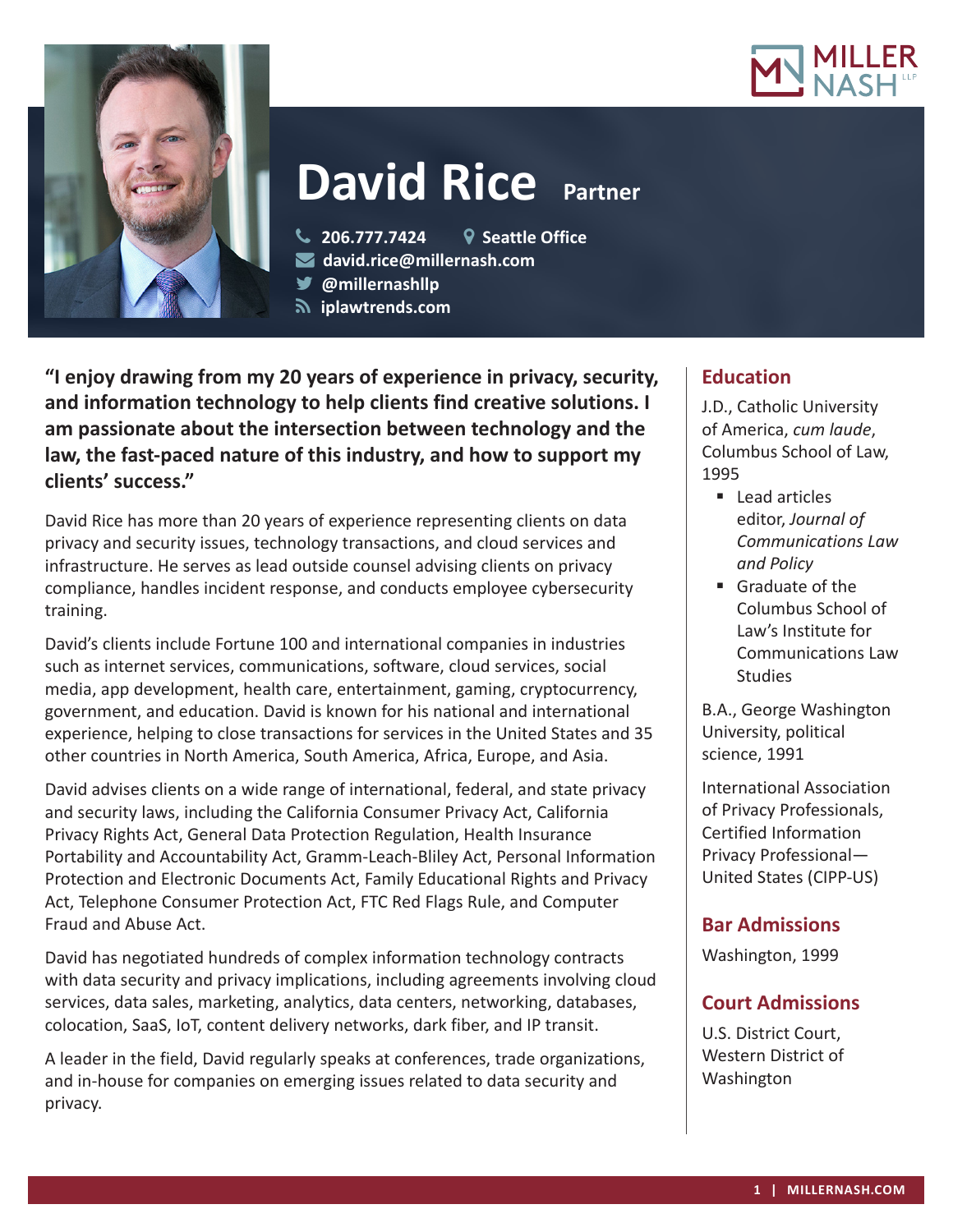

## **Professional Activities**

- CIPP-US certified by the International Association of Privacy Professionals
- Federal Communications Bar Association, member – Pacific Northwest Chapter, cochair
- **International Association of Privacy Professionals, member** – KnowledgeNet chapter, cochair, 2018-2019
- Washington State Bar Association, member

## **Representative Experience**

#### **Privacy and Security Compliance**

- Lead outside counsel advising clients on international, federal, and state privacy and security laws, including the California Consumer Privacy Act, California Privacy Rights Act, General Data Protection Regulation, Health Insurance Portability and Accountability Act, Gramm-Leach-Bliley Act, Personal Information Protection and Electronic Documents Act, Family Educational Rights and Privacy Act, Telephone Consumer Protection Act, FTC Red Flags Rule and Computer Fraud and Abuse Act.
- Advised clients involved in internet technology, networking, social media, app development, communications, sports and entertainment, cryptocurrency, gaming, health care, manufacturing, education, cannabis, and government.
- Advised clients regarding buying and selling personal information, marketing and sales strategies, analytics, AI, privacy policies, supply chain privacy and security risks, privacy program maturity, data mapping, online sales and mobile marketing, data privacy and security due diligence in M&A transactions, and TCPA compliance programs.
- Advised clients regarding data subject access requests and handled responses and related disputes.
- Handled GDPR and CCPA vendor agreement updates for numerous clients.
- Developed privacy program for social media platform, including strategies regarding content moderation and data monetization.
- Advised state port authority on its information security and incident response program.
- Performed a data security audit for an educational institution, which uncovered data processing issues, and advised the institution on best practices and compliance.
- Trained legal and IT staff at major utilities and a government transportation entity regarding data security.
- Represented global internet company in implementing vendor responses to Edward Snowden leaks regarding government monitoring of internet traffic.

#### **Incident Response**

- Lead outside counsel on numerous data security incident responses, which involved handling global reporting obligations to consumers, regulators, and data protection authorities, and working with law enforcement and forensic IT vendors.
- Lead outside counsel responding to wire transfer fraud incidents, including working with law enforcement such as the US Secret Service, forensic IT vendors, and negotiations with affected counterparties.
- Represented multiple nonprofit entities whose data was compromised by a widely-reported ransomware attack.
- Assisted a global manufacturing and marketing company on a data breach that included access to social security numbers and other sensitive employee data.
- Managed response to security breach of a nonprofit resulting in unauthorized access to sensitive information, resulting in fraudulent tax returns; handled press release and consumer notices.
- Assisted national franchise with managing a data breach caused by an IT software vendor, including compliance with data breach reporting obligations.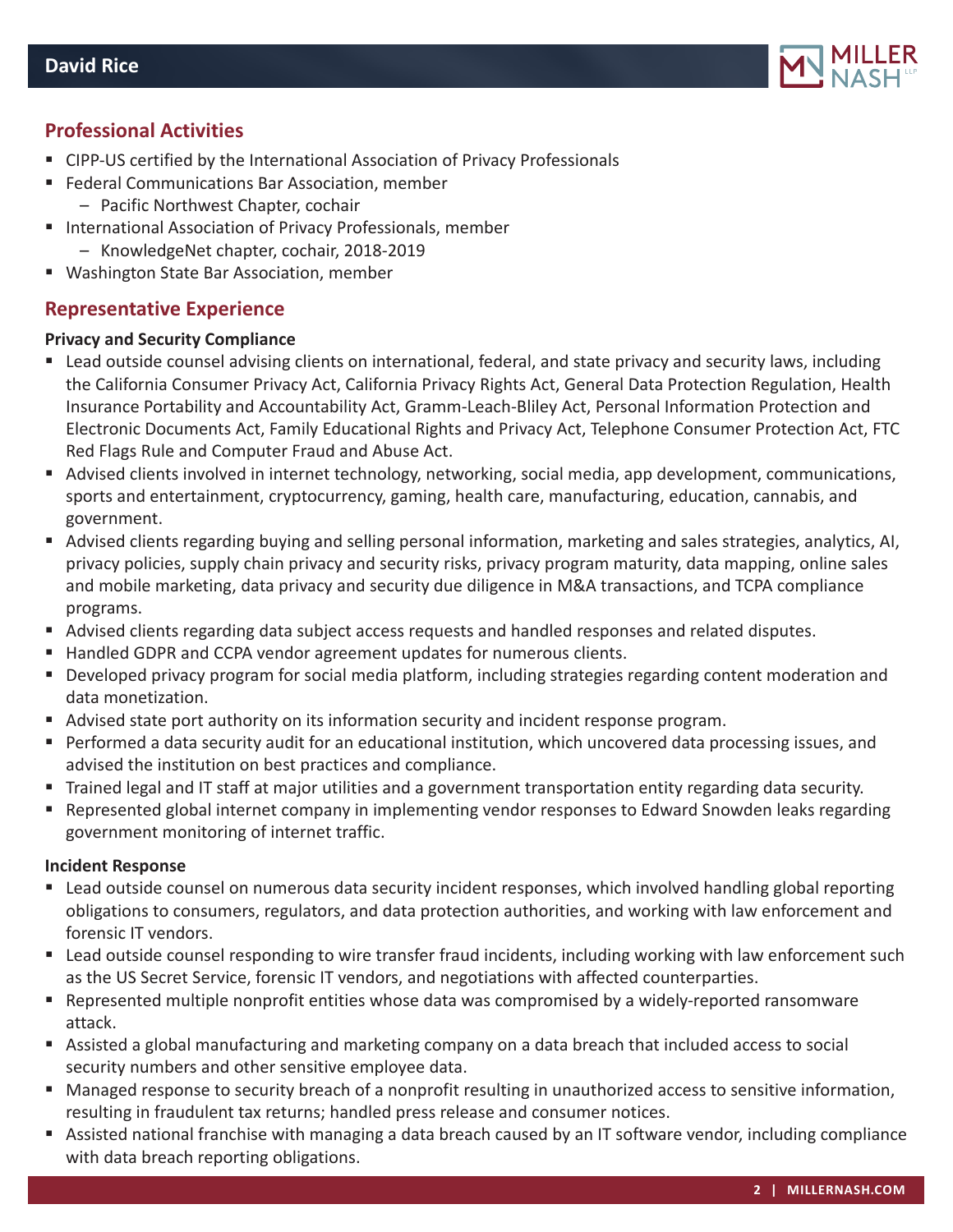

#### **Transactions, Cloud Computing, Networking, Data Centers, and Database Transactions**

- Advised one of the largest global internet companies regarding domestic and international data centers, internet backbone and content delivery networks, and related data security implications. Advised in-house legal, engineers, and other corporate channels.
- Negotiated the sale of a major data center for a Fortune 500 company.
- **Managed a team of ten attorneys and a paralegal in handling technology transactions.**
- Negotiated a wide range of intellectual property related contracts, including software development agreements, end user licensing agreements, and trademark licensing agreements.

#### **Publications**

- "Cyber defences of luxury leaders," Luxury Law Alliance, coauthor (May 2022)
- "Managing Risk: Are You Prepared? Responding to a Data Breach," *Oregon Restaurant & Lodging Association Magazine* (Mar. 2022)
- "California Privacy Rights Act: Are You Keeping Up With The Golden State?" Miller Nash, IP & Technology Law Trends (Aug. 2021)
- "SCOTUS Issues Long-Awaited TCPA Ruling Narrowing The Definition Of An Autodialer," Miller Nash Graham & Dunn, *IP Law Trends*, coauthor (Apr. 2021)
- "Text Message Marketing Can Cost You Millions," Miller Nash Graham & Dunn, *IP Law Trends*, coauthor (Feb. 2021)
- "Washington Data Protection in the Financial Sector," OneTrust DataGuidance, coauthor (Jan. 2021)
- "Know How to Balance Student Privacy, Health in Pandemic," *Campus Legal Advisor*, coauthor (Dec. 2020)
- "California Is at It Again: The California Privacy Rights Act Makes November Ballot," Miller Nash Graham & Dunn, *IP Law Trends*, coauthor (July 2020)
- "Electronic Signatures in Washington: New State Law Should Prompt Employer Best Practices Review," Miller Nash Graham & Dunn, *Employment Law & Labor Relations News You Can Use* (June 2020)
- "Managing Data Security and Privacy Issues with Remote Learning Technology," Miller Nash Graham & Dunn, *K-12 Education: News You Can Use* (Apr. 2020)
- "CCPA Enforcement Will Not Be Delayed Due to COVID-19: Is Your Business in Compliance?," Miller Nash Graham & Dunn, *IP Law Trends*, coauthor (Apr. 2020)
- "Companies Must Evaluate and Respond to Data Security and Privacy Issues Raised by COVID-19," Miller Nash Graham & Dunn, *IP Law Trends*, coauthor (Mar. 2020)
- "Washington State Legislature Passes Bill With Major Revisions to Data Breach Notification Statute," Miller Nash Graham & Dunn, *IP Law Trends* (May 2019)
- "Follow Six Critical Steps to Manage Privacy, Security Risks in Ed Tech," *Campus Legal Advisor* (Dec. 2018)
- "California Enacts First Law Regulating Internet Of Things Devices," Miller Nash Graham & Dunn, *IP Law Trends* (Oct. 2018)
- "And Away We Go…UK Information Commissioner's Office Issues First Formal Notice Under the GDPR," Miller Nash Graham & Dunn, *IP Law Trends* (Sept. 2018)
- "FBI Calls Out Data Privacy and Security Risks with Educational Technology," Miller Nash Graham & Dunn, *IP Law Trends* (Sept. 2018)
- "The EU's General Data Protection Regulation (GDPR), Effective May 25, 2018, Will Impact Many United States Businesses," Miller Nash Graham & Dunn, *IP Law Trends* (Apr. 2018)
- "Hacked," Miller Nash Graham & Dunn, *Cyber-Graham* (June 2015)
- "Take a Proactive Approach to Protect Your Institution From Data Breaches," *Campus Legal Advisor* (Jan. 2015)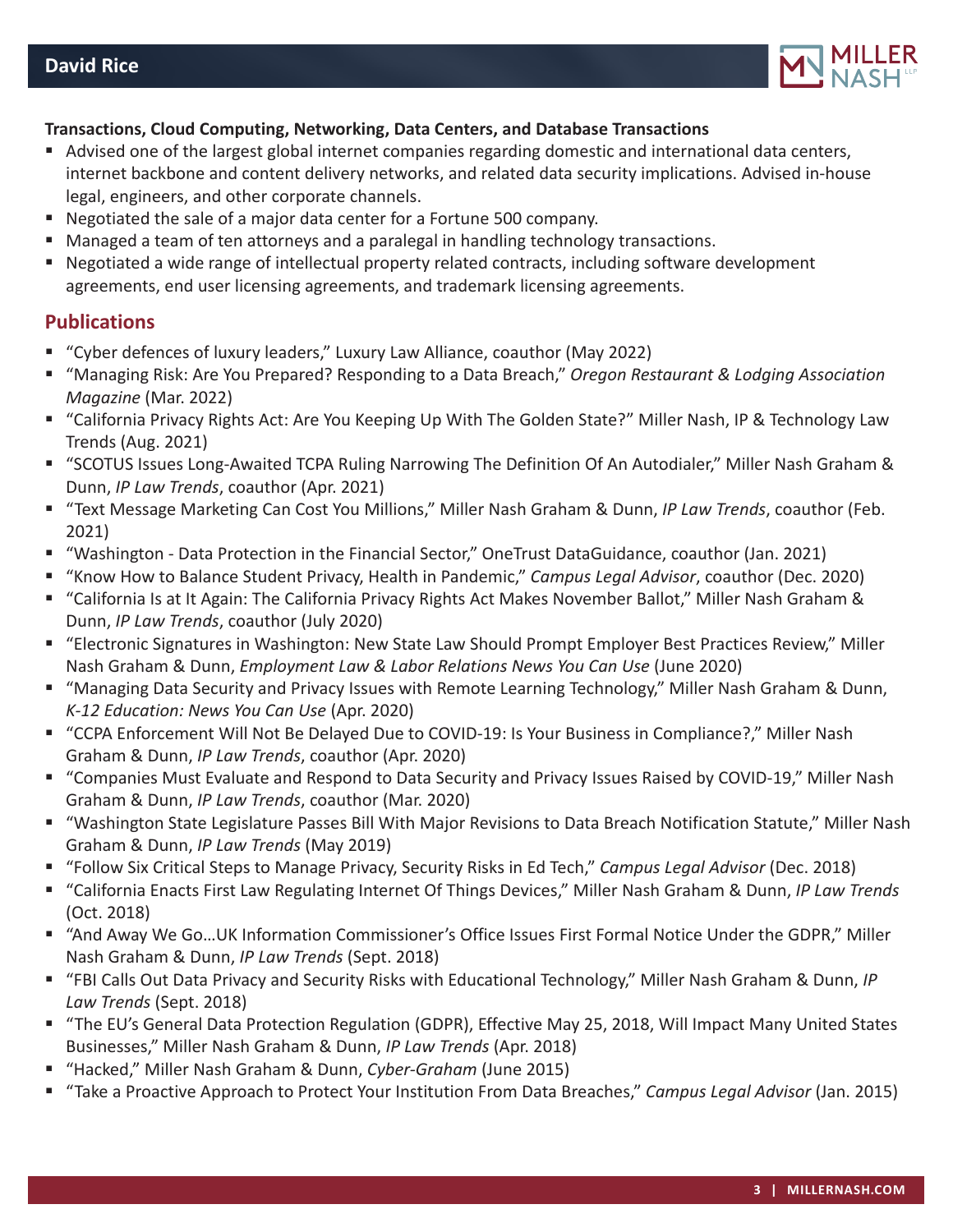

## **Presentations**

- "The Future of Telehealth and Virtual Medicine," Federal Communications Bar Association, Pacific Northwest Chapter, moderator (Dec. 2021)
- "Eyes Over Employees: Cross-Jurisdictional Data Privacy Implications of Employee Surveillance," Employment Law Alliance, moderator (Nov. 2021)
- "Data Security & Data Privacy," National Federation of Paralegal Associations, 2021 Convention: Continuing Legal Education (Oct. 2021)
- "Industry Survey Chat," Federal Communications Bar Association, The Converging Communications and Technology Sectors: Industry Regulatory & Legal Issues – An FCBA All-Chapter Event, moderator (Apr. 2021)
- "What IP Lawyers Need To Know About Data Privacy," King County Bar Association Intellectual Property Section, section meeting (Dec. 2020)
- "Data Security and Privacy: Managing Risks of Remote Work," Oregon Bioscience Association, Bio, Business and Good Beans, webinar series (June 2020)
- "Dancing Through the Minefield: Addressing Risks in Vendor Contracting," Washington State Bar Association, Cut Your Losses: Managing Risk as the Stakes Get Higher Seminar (Nov. 2019)
- "Offensive Cyber Security—A New and Shifting Landscape," Federal Communications Bar Association and International Association of Privacy Professionals, moderator (Oct. 2019)
- "Managing Privacy and Security Risks With Vendors and Suppliers: How Companies are Meeting the Challenge," Federal Communications Bar Association and International Association of Privacy Professionals (Aug. 2019)
- "The Data Ethics of Emerging Technologies," DAMA Puget Sound, DAMA Day 2019, panelist (May 2019)
- "Vendor Agreements—Understanding and Managing Privacy and Security Risks," Oregon State Bar, Technology Law Section Lunch and Learn CLE (Mar. 2019)
- "Advising Clients in a Rapidly Evolving Area of Law: GDPR, CCPA, and Beyond," Seattle University School of Law, "The GDPR—It Came, We Saw, But Did It Conquer?" CLE (Feb. 2019)
- "Vendor Agreements—Understanding and Managing Privacy and Security Risks," Cybersecurity Collaborative (Jan. 2019)
- "Big Data: Who Owns It (If Anyone) And What Can You Do with It Once You Have It?" Copyright Society of the USA, Northwest Chapter CLE (Nov. 2018)
- "Data Privacy and Security," TiE Seattle, Entrepreneur Institute (Nov. 2018)
- "Data Breaches and Government Surveillance," Cellular Telecommunications Industry Association/Federal Communications Bar Association, Wireless Legal Seminar for the West (Oct. 2018)
- "Internet of Things—Hype or Reality," Federal Communications Bar Association and International Association of Privacy Professionals (June 2018)
- "Yes: The GDPR Will Apply to U.S. Companies Without a Physical Presence in the EU," Miller Nash Graham & Dunn (Apr. 2018)
- "Internet & Wireless Infrastructure, Municipal Siting, and Tower Company Trends," CTIA Wireless Legal Seminar for the West (Nov. 2016)
- "Cyber Security and Cyber Insurance Panel," Miller Nash Graham & Dunn CEO Brainstorming Meeting (June 2016)
- "Latest Trends in Security," Society for Information Management Seattle Technology Leadership Summit (May 2016)
- "Legal Quick-Fire," Entrepreneurs Organization Meeting (Feb. 2016)
- "Understand Your Universe: Know Your Data-Privacy Obligations," Miller Nash Graham & Dunn Employment Law Half-Day Seminar (Oct. 2014)